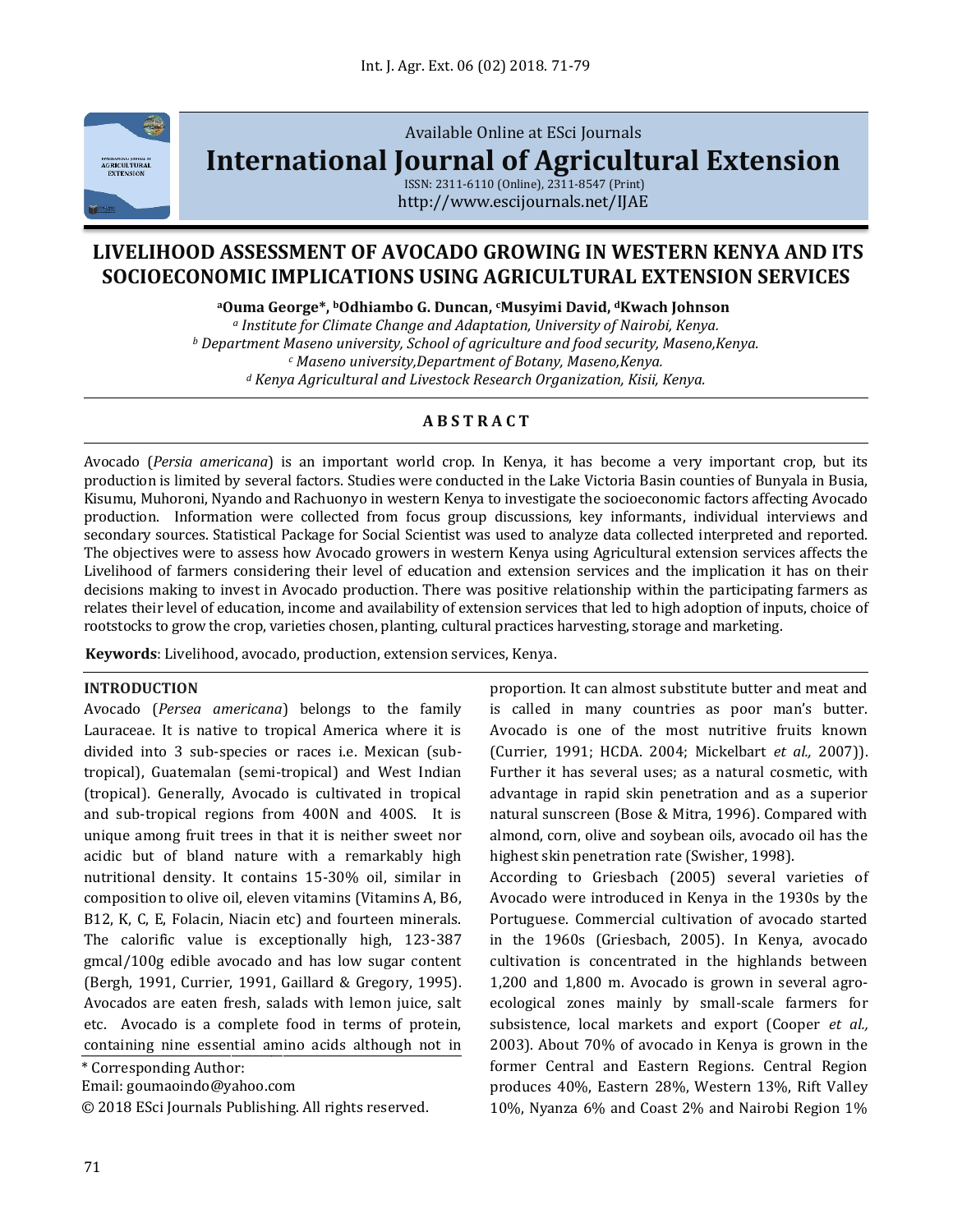(MoA, 2003). The main production areas are Muranga, Kiambu, and Thika Counties in Central Region, Embu and Meru in Eastern Region. Taita Hills in Coast Region and Kitale in Rift Valley Region. Although Kenya has 7,500 ha under avocado production yielding about 81,000 tons, about 30,000 to 40,000 tons is lost to poor pre- and postharvest handling practices; limited superior varieties or planting materials, poor tree crop management practices; poor infrastructure, poor market information, pests (thrips, scales, fruit fly and systates weevil) and diseases (root rot, anthracnose and Cercospora leaf spot) (MoA, 2005).

Avocado's world production of 3.2 million tons (FAO, 2004) makes it an important fruit crop internationally. North America and Central America are leading producers constituting about 80% of total production. Currently, Avocado represents about 17% of the total horticultural exports from Kenya. In 2003, total Avocado exports from Kenya was approximately 39% of total Avocado's annual production of 70,000 tons (Griesbach, 2005) while in 2011 the area under Avocado increased with 11246Ha with a production of 201, 478 tons (Yako *et al.,* 2011). The objective of this study was to conduct a baseline survey on avocado production and utilization in five counties around the Lake Victoria Basin. The study assessed the livelihood implications, strategies and impact it has on smallholder farmers of avocado (*Persia americana*) production systems in Nyando, Muhoroni, Rachuonyo, Bunyala and Samia in Busia Counties and enumerates its implications for extension services in Western Kenya

**Approach:** In this study The Sustainable Livelihoods Approach (SLA) has been adopted (Figure 1) to help understand and analyze the livelihoods of the poor which is also used in planning new development activities and assessing the contribution to livelihood sustainability made by existing activities (DFID, 2000). Sustainable livelihoods approach offers a conceptual framework for understanding causes of poverty, analyzing relationships between relevant factors at micro, intermediate and macro-levels, and prioritizing interventions. The approach explicitly requires going beyond sectorial barriers, to look at more of the context in which people live (DFID, 1997; Ashley & Diana1999; Ashley, 2000. DFID, 2000). There are variations on the SLA, emphasizing different aspects with many common elements. The SLA considers five assets or types of capital namely natural, human, financial, physical and

social. It also integrates vulnerability contexts and livelihood strategies this was in line with survey of avocado production and marketing households in the relevant Counties of Western Kenya as analyzed and reported in this paper.

**Livelihood Assets:** Biratu (2008) indicated five assets or types of capital available to people namely natural, human, financial, physical and social. These five forms of capital have different characteristics. People, according to the livelihoods approach, rely for their success on the value of services flowing from the total capital stock. Different households with different access to livelihood assets are affected by the diversity of assets, quantity and balance between assets. Therefore, the study considers accessibility, quantity and balance of assets as benchmark information against which progress in the future can be measured from and the changes that might be brought about by the deployment of new innovations. **Natural Capital:** Natural capital refers to the biophysical elements such as water, air, soil, sunshine, woodlands and minerals. These are naturally occurring assets that are largely renewable. In this study, household land size and land under cultivation of Avocado were analyzed, reported and where possible the study has explored other livelihood contexts and outcomes (Nicholas *et al.,* 2013).

**Human Capital:** Human capital is perhaps the most important livelihood support factor (Ndour, 2017). It is the people who are both the object and subject of development. Since this study was on smallholder farmers, their knowledge about agriculture, technology available, sources and levels of accessibility were investigated as carried out on farmers' exploring to agricultural extension.

**Financial Capital:** Financial capital is the medium of exchange and therefore central to the functioning of a market economy. Its availability is critical to the successful utilization of the other factors or assets. The small holders' farmers' in the study area were analyzes exploring to agricultural extension to while exposure them to financial services such as savings and access to cash credit (Bebbingtone, 1999; Nicholas *et al.,* 2013; Mwihaki, 2015).

**Physical Capital:** Physical capital refers to man-made assets such as productive assets, housing quality and consumer durables. An analysis was done on the number and status of productive assets within the households (Bebbingtone, 1999; Ndour, 2017).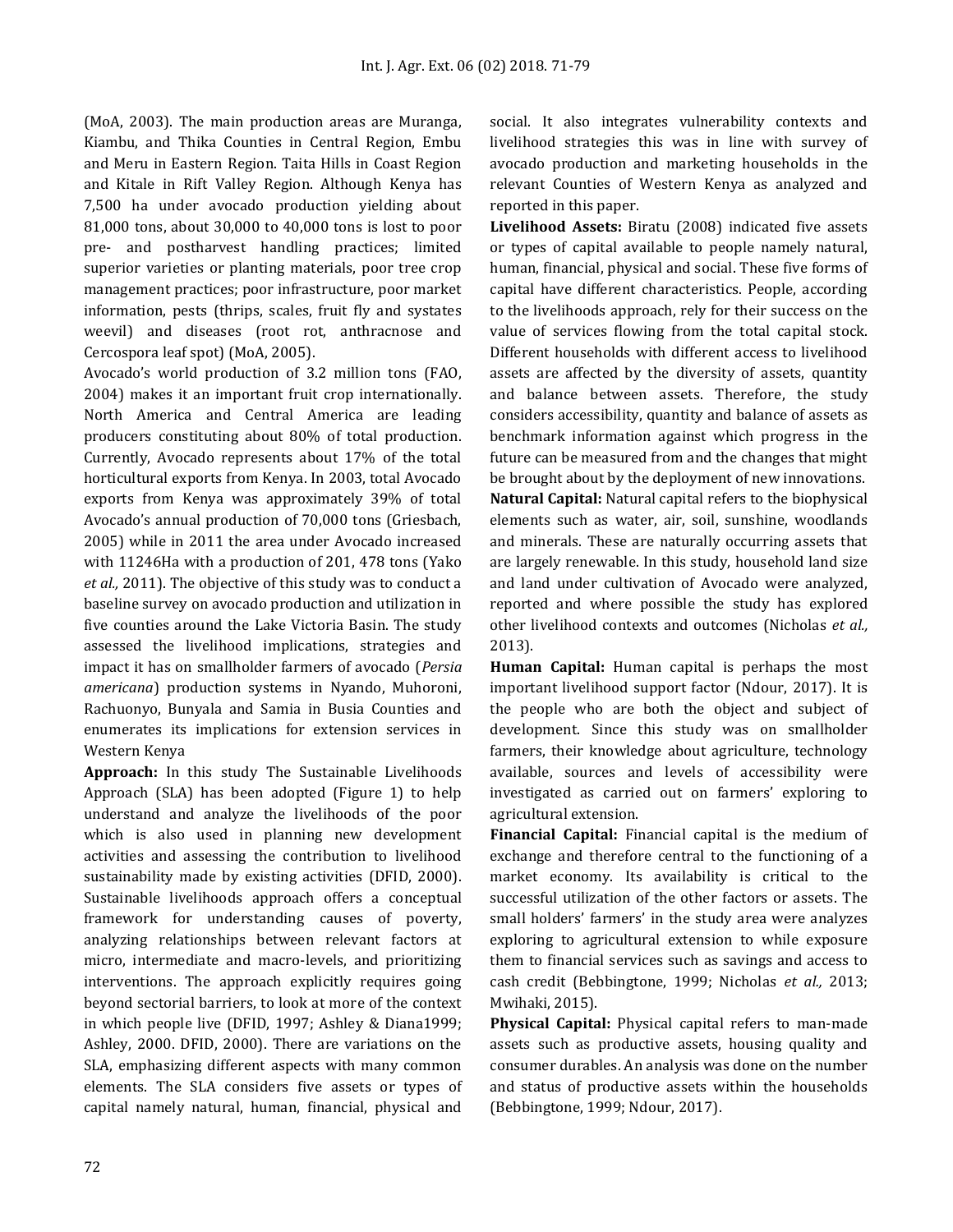

Figure 1. Sustainable Livelihood Framework.

**Social Capital:** Social capital according to Omotesho (2015) is the productive capital making possible the achievement of certain ends that would not be attained in its absence. Thus, social capital may be social resources upon which people draw, in seeking to achieve their livelihood outcomes, such as networks, and

## Source: Adapted from DFID (2000).

connectedness that increases their trust and ability to cooperate or membership to groups and their systems of rules, norms and sanctions (Manasib & Jordan. 2015). These capital descriptive attributes were statistically analyzed within a typological group and mandate as reported.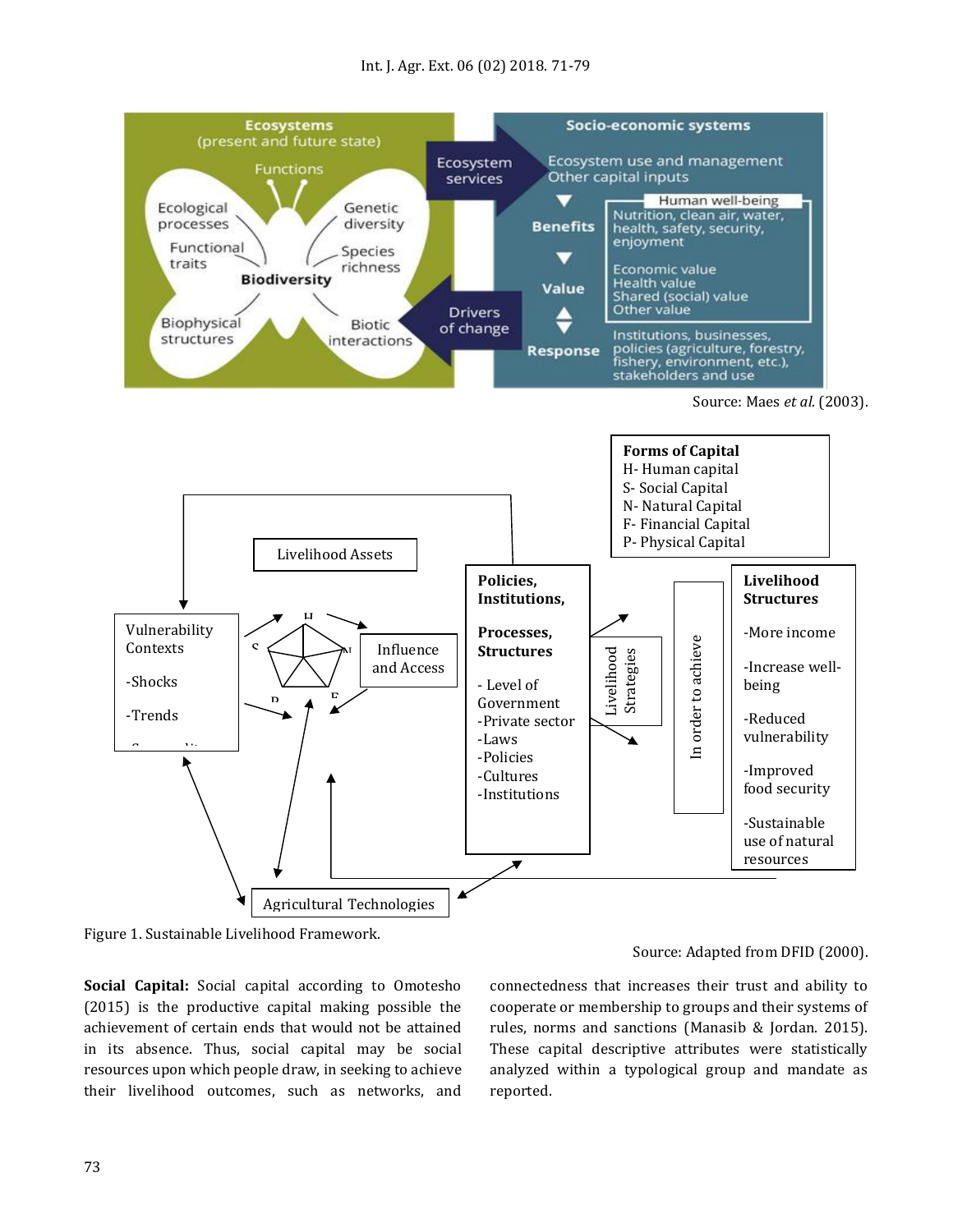**Vulnerability and Livelihood Strategies:** People's livelihoods and availability of assets are fundamentally affected by critical trends (such as population, resource and technology, national and international economic) and shocks (such as human health, natural, economic, conflicts and crops/livestock heaths) and seasonality (of prices, of production, health and employment opportunities) (Moser, 1998; Nicholas *et al.,* 2013). In general, people tend to have limited or no control on the vulnerability contexts. The factors (trends, shocks and seasonality) that make up the vulnerability contexts impact directly on people's asset status and the options open to them in pursuit of beneficial livelihood outcomes (Moser, 1998). Local households' vulnerability to climate change and livelihood strategies and outcomes were analyzed as reported.

#### **MATERIALS AND METHODS**

**Study area:** The survey was conducted in four Counties around the Lake Victoria Basin: Nyando with coverage of 1,168.4 Km2 predominantly black cotton clay soils with moderate fertility and poor drainage, rest has sandy clay loam soils derived from igneous rocks. Altitude lies from 1,100m to 1,800m asl of Nyabondo Plateau with bimodal annual precipitation of 600-1,630mm. The County is prone to flooding (Kano Plains) and water overflow that causes extensive erosion resulting in huge galleys (GoK, 1999). The second County was Muhoroni and Rachuonyo County with a population of 307,126 (1999 census) and an area of  $945 \text{ Km}^2$  in Nyanza region of Kenya. The fourth County was Busia (Bunyala and Samia) in (Western Region). All the four Counties were selected based on their edaphic a climatic condition (i.e. salinity and water-logging), for food security and income generation. Bunyala has a total population of 58,773 lies to the north of Lake Victoria near the Kenya-Uganda border. Bunyala experiences bi-modal rainfall pattern per annum. The major season occurs in March to May (the long-rains season) while the other season (shortrains) occurs in October to December. The period June-July is generally dry unlike other areas in western Kenya, which observe a major rainfall peak during the period. The months of January and February are also generally dry though occasional wet conditions may occur especially in January (GoK, 1999).

**Sampling technique:** Four counties were purposively sampled based on their edaphic and climatic (salinity and water-logging) conditions. Each County two divisions were selected while for Bunyala, four divisions for the study. Further, one administrative sub-location was selected from each division. Two villages were randomly sampled from each sub-location, from a list of all the villages in the selected sub-locations. The Listing of villages was done during reconnaissance survey by the research team and Frontline Extension Workers (FEWs) through the assistance of the area assistant chiefs. The FEWs were responsible for making lists of all the households within each village from which sample households were selected for the study.

Four steps were used to select the sample from targeted population. The first step involved developing a list of all villages in the selected sub-locations; second sampling four sample villages; third making a list of all households in the villages and lastly selection of the sample households from the village lists for survey. Thus, using the 'lottery technique', four villages were randomly sampled from each County. Using systematic sampling technique, 25 households were selected from each village for the survey. Thus, one household was selected randomly from among the first five households in each village through the 'lottery technique'. The next and subsequent households were then selected based on the interval established. An appropriate sampling interval (I) was calculated by dividing the total village household size (N) by the required sample size (n) as follows:

#### $I = N/n$

Where I = the interval;  $N =$  the total village household population and  $n =$  the sample size.

All households were assigned sequential numbers from 1……. n for each County based on the village lists. If the first random household was, for example, 5, and the interval was 2 then the next 2nd household on the list of households was selected along with every following 2nd household until the required sample of 400 households was obtained.

**Data Collected and analysis:** Data was collected by means of a structured questionnaire and a checklist to individuals, Focus Group Discussion (FGD) and Key Informant Interviews (KII). The purpose of administering these tools were to assess their opinion on demographics, productive resources endowment, productivity costs, avocado production levels, vulnerability and capital assets and livelihoods. The data was then cleaned and analyzed using Statistical Package for Social Scientists (SPSS) for reporting.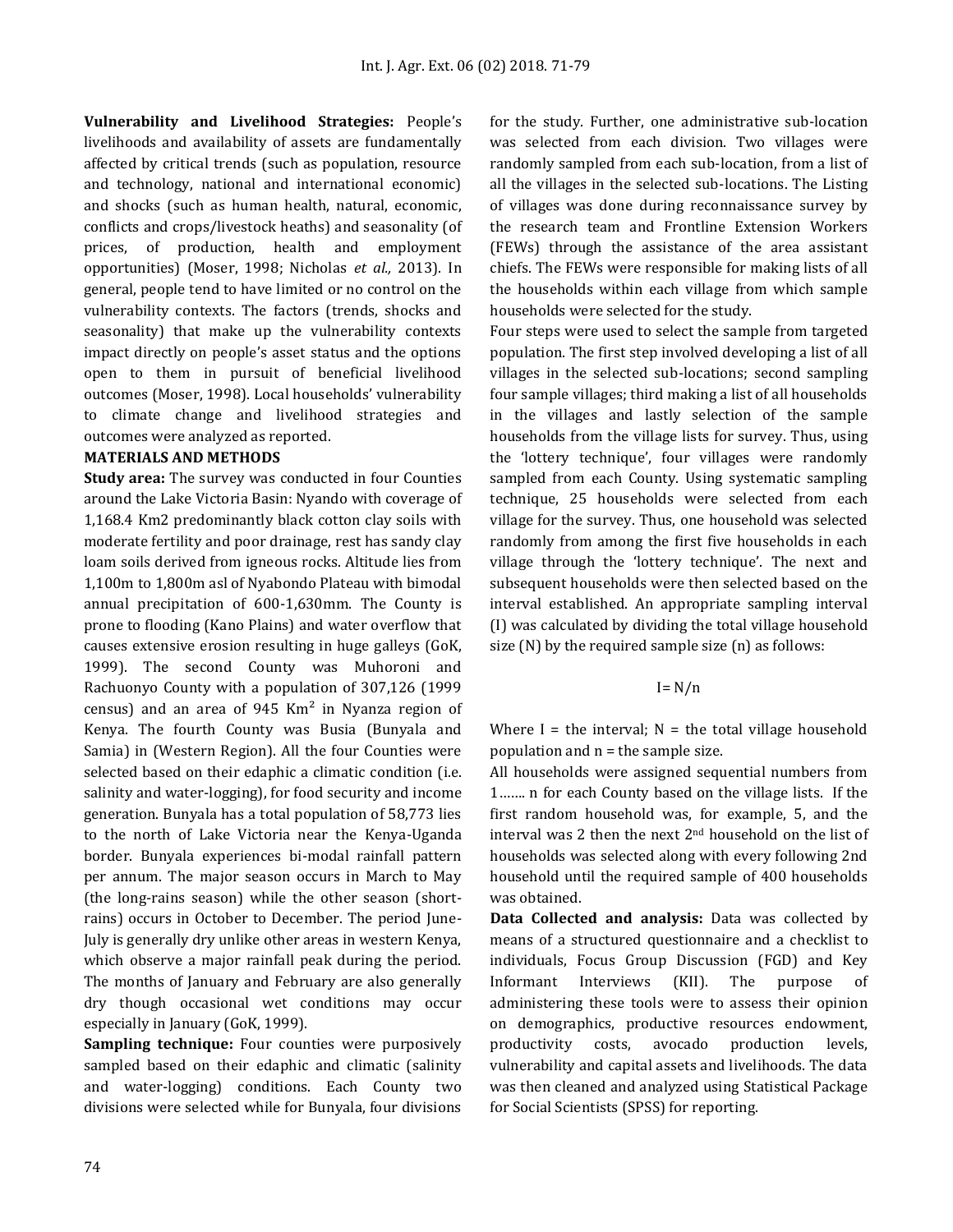#### **Socio-economic demographics**

**Education:** Exposure to education increases farmer's ability to access and use information relevant to adoption of improved technologies and hence, escalates yields and influence wealth (Jules *et al.,* 2012; Usmann *et al.,* 2013; Ndour, 2017). During the survey, respondents were requested to indicate the number of years of schooling completed. About 60.4% respondents, had completed primary level education; while Muhoroni County having the highest number, 72.5% and Nyando County having the lowest, 51.4%, of the respondents respectively indicating that they had completed primary level education (Table 1). In the counties studied in the present study primary class seven appeared to be a sufficient formal education for successful farming.

Table 1. Gender, age and education demographics.

| Characteristi   |       | Name of County |          |           |              |               |                      |  |  |
|-----------------|-------|----------------|----------|-----------|--------------|---------------|----------------------|--|--|
| c               |       |                |          |           |              |               |                      |  |  |
|                 |       | Muhoroni       | Nyando   | Rachuonyo | Bunyala East | Bunyala       | All Counties (N=400) |  |  |
|                 |       | $(N=80)$       | $(N=80)$ | $(N=80)$  | $(N=80)$     | West $(N=80)$ |                      |  |  |
| Gender          |       |                |          |           |              |               |                      |  |  |
| 1. Male         |       | 72.5%          | 71.2%    | 71.2%     | 66.2%        | 58.8%         | 68.0%                |  |  |
| 2. Female       |       | 27.5%          | 28.8%    | 28.8%     | 33.8%        | 41.2%         | 32.0%                |  |  |
| Age             |       |                |          |           |              |               |                      |  |  |
| 1. < 18 Years   |       | 1.2%           | Nil      | 3.8%      | Nil          | Nil           | 1.2%                 |  |  |
| 2.              | 19-30 | 15.0%          | 7.5%     | 10.0%     | 16.2%        | 8.8%          | 11.4%                |  |  |
| Years           |       |                |          |           |              |               |                      |  |  |
| 3.              | 31-40 | 23.8%          | 16.2%    | 30.0%     | 25.0%        | 21.2%         | 23.1%                |  |  |
| Years           |       |                |          |           |              |               |                      |  |  |
| 4.              | 41-50 | 15.0%          | 25.0%    | 22.5%     | 15.0%        | 23.8%         | 19.9%                |  |  |
| Years           |       |                |          |           |              |               |                      |  |  |
| 5.              | 51-60 | 20.0%          | 20.0%    | 13.8%     | 21.2%        | 10.0%         | 17.1%                |  |  |
| Years           |       |                |          |           |              |               |                      |  |  |
| $6. > 61$ Years |       | 25.0%          | 31.2%    | 20.0%     | 22.5%        | 36.2%         | 27.3%                |  |  |
| Schooling       |       |                |          |           |              |               |                      |  |  |
| 1. None         |       | 13.8%          | 20.0%    | 8.8%      | 23.8%        | 17.5%         | 16.9%                |  |  |
| 2. Primary      |       | 72.5%          | 51.4%    | 52.5%     | 55.0%        | 71.4%         | 60.4%                |  |  |
| 3. Secondary    |       | 12.4%          | 23.7%    | 33.7%     | 21.2%        | 9.9%          | 20.0%                |  |  |
| 4. College      |       | Nil            | 3.8%     | 5.0%      | Nil          | 1.2%          | 0.5%                 |  |  |
| 5. University   |       | 1.2%           | 1.2%     | Nil       | Nil          | Nil           | 0.4%                 |  |  |

\*N= Number of respondents

**Households' access to financial services:** Households' access to financial services is an indicator of a number of things. First that the households are able to get cash to improve their enterprises or start up new ones or that households are able to start up income generating activities to improve their livelihoods (Aker and Mbiti. 2010). In a rural set up, the farmers do not depend on banks but rely largely on Savings and Cooperative Societies (SACCOs) and Social Welfare Groups for

financial assistance (Mwihaki, 2015). When asked whether they were members of any cooperative, majority of the respondents, 61.3%, said no, with Bunyala West having the highest number, 86.2%, saying no while Muhoroni had the lowest number, 32.5%, saying no, respectively (Table 2). With Muhoroni having majority of the respondents indicating that they were members of cooperative societies indicates that the cooperative society movement has either been well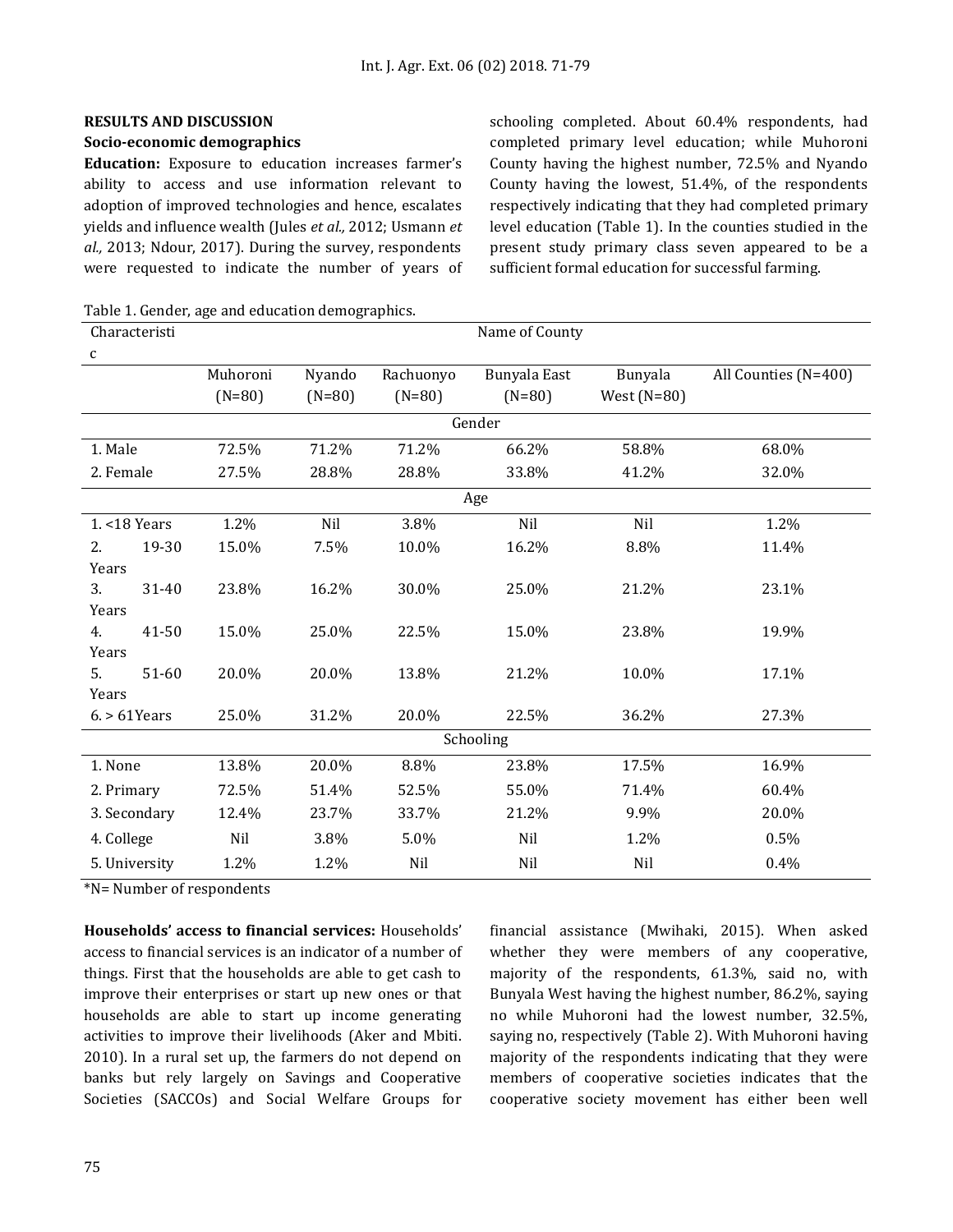established and taken root in the county or that the people have realized the importance of cooperatives and have started forming them. It would, therefore, be

possible for farmers in Muhoroni to embrace the aspect of loans which would be very important in developing farming as a business compared to the other counties.

| Characteristic | Name of County |          |           |              |              |                      |  |  |  |
|----------------|----------------|----------|-----------|--------------|--------------|----------------------|--|--|--|
|                | Muhoroni       | Nyando   | Rachuonyo | Bunyala East | Bunyala West | All Counties (N=400) |  |  |  |
|                | (*N=80)        | $(N=80)$ | (N=80)    | $(N=80)$     | $(N=80)$     |                      |  |  |  |
| Member         |                |          |           |              |              |                      |  |  |  |
| 1. Yes         | 65.0%          | 35.0%    | 48.8%     | 15.0%        | 11.2%        | 35.0%                |  |  |  |
| 2. No          | 32.5%          | 62.5%    | 43.8%     | 80.0%        | 86.2%        | 61.3%                |  |  |  |

Table 2. Household membership to Cooperatives for credit facilities.

**Extension services:** This study specifically focused on human capital in relation to agricultural activities. In this section, human capital was analyzed from the perspective of agricultural extension, decision-making on key household enterprises and time allocation by key household members to the enterprises.

Extension is an important parameter of human capital and extensive ownership of mobile phones in the study areas is a boost to the flow of agricultural information from extension officers as discussed above under physical capital (Hopestone, 2014). Both government and private sector extension services help farmers to access new technologies and demonstrations on how to apply the various guidelines (Usmann *et al.,* 2013; Akkad, 1990; Ndour, 2017). In addition, extension providers play an important role in monitoring and evaluation of these new technologies. Extension services play a major role in building the knowledge stock of farming communities (Jules *et al.,* 2012). They help farmers to translate results into improvement in livelihoods. In Ethiopia extension has helped farmers replace their local crop landraces with improved varieties thus increasing crop yields and food security.(Biratu, 2008) while in Argentina it has resulted in increases in Grape yield, productivity and quality.(Pedro *et al.,* 2008) In Kenya it has been similarly reported that it increases yields but this depends on factors such as availability of labour, farmers' level of education, types of crops grown, farmers' experience, farm management abilities of the farmer and agro-ecological characteristics of the farm. (Robert & Mwabu. 1998). Visits by extension agents to farmers and participation of the latter in field days, seminars and/or agricultural shows are cost effective ways of reaching out with the new agricultural practice or technology to a large number of farmers (Abu & Mahamudul. 2013; Haq *et al.*, 2003). These workers reported that extension contact increases yields and incomes for farmers particularly for farmers near cities where the officers stay and where farmers have farm inputs and farmers are younger and educated with high incomes. In this study, farmers were asked whether they sought advice for crop and livestock production, source of extension advice and reasons for not seeking extension advice. Overall, 55.1% of the respondents indicated that they never sought extension advice. Bunyala East had 81.2% of the respondents indicating that they never sought extension advice. On the other hand, Nyando County had majority, 60%, of the respondents indicating that they sought extension service. When they were asked to indicate the main source of extension service, they indicated the public sector. But a good number of respondents from Rachuonyo indicated the major source as being the private sector. Besides, the respondents were also asked to indicate why they never sought extension advice. They gave various reasons with some respondents indicating that the extension services were not available (Table 3).

Thus, any undertaking on fruit production and especially, avocado production should address the issue of extension. By the farmers indicating that they sought advice from the public sector indicates that they have confidence in the sector and probably any extension services should be channeled through the public sector. However, extension reforms are taking place in many countries to enable private agencies to be hired by farmers for this task (Rivera *et al.,* 2000; Smith *et al.,* 1997; Carner, 1998; Feder *et al.,* 1999).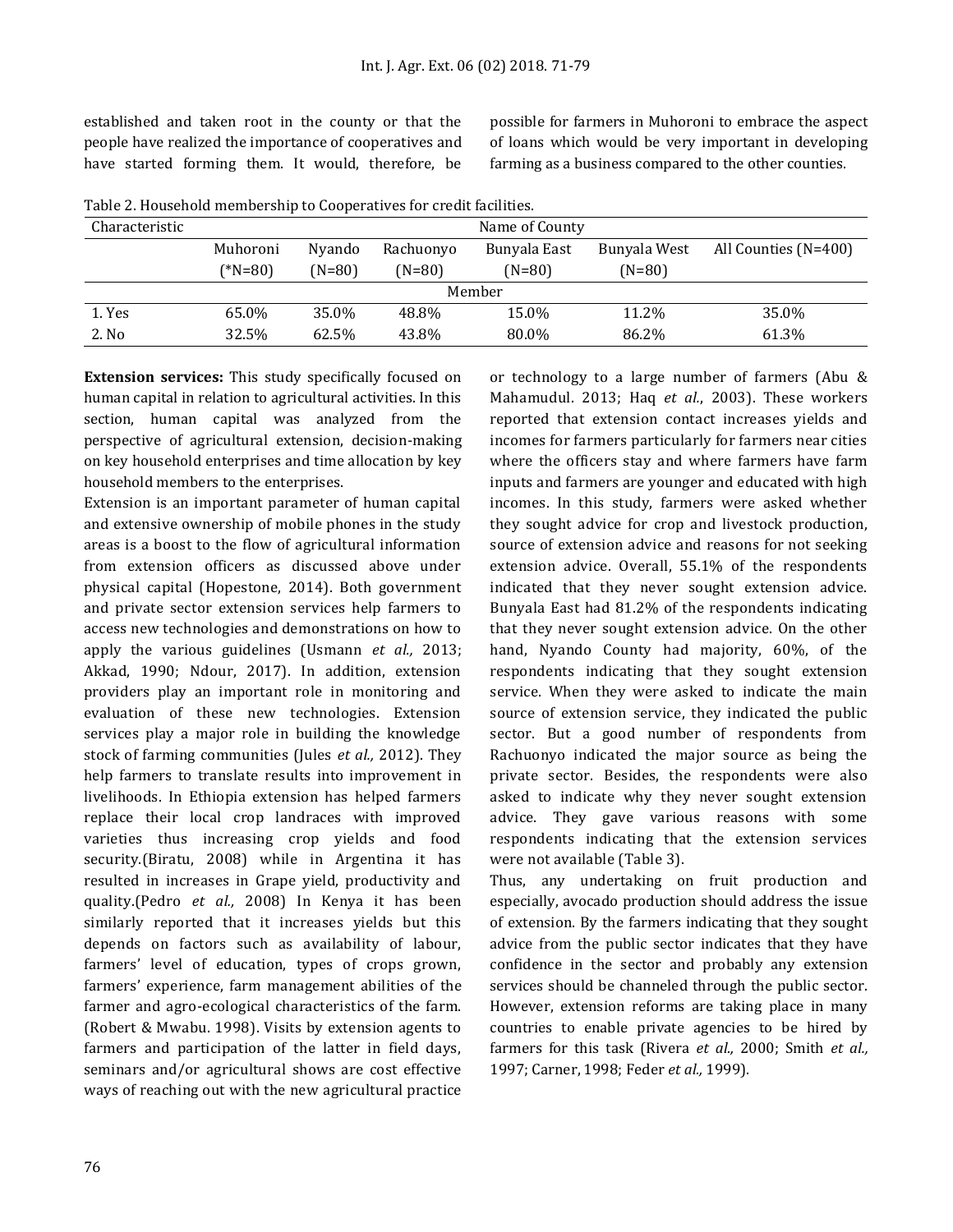|                                     | County                |                    |                       |                          |                          |                           |  |  |
|-------------------------------------|-----------------------|--------------------|-----------------------|--------------------------|--------------------------|---------------------------|--|--|
| Characteristic                      | Muhoroni<br>$(*N=80)$ | Nyando<br>$(N=80)$ | Rachuonyo<br>$(N=80)$ | Bunyala East<br>$(N=80)$ | Bunyala West<br>$(N=80)$ | All Counties<br>$(N=400)$ |  |  |
|                                     |                       |                    |                       |                          |                          |                           |  |  |
| Sought extension service            |                       |                    |                       |                          |                          |                           |  |  |
| 1.Yes                               | 46.2%                 | 60.0%              | 45.0%                 | 18.8%                    | 55.0%                    | 44.9%                     |  |  |
| 2.No                                | 53.8%                 | 40.0%              | 55.0%                 | 81.2%                    | 45.0%                    | 55.1%                     |  |  |
| Source of extension                 |                       |                    |                       |                          |                          |                           |  |  |
| 1. Public extension agent           | 15.0%                 | 15.0%              | 12.5%                 | 6.2%                     | 45.0%                    | 18.4%                     |  |  |
| 2. Private extension agent          | 1.2%                  | 35.0%              | 1.2%                  | 7.5%                     | 2.5%                     | 9.9%                      |  |  |
| 3. Neighbor/farmer                  | 13.8%                 | Nil                | 7.5%                  | 2.5%                     | 2.5%                     | 5.2%                      |  |  |
| 4. ASK show                         | 2.5%                  | 3.8%               | 1.2%                  | 1.2%                     | 1.2%                     | 2.0%                      |  |  |
| 5. Input dealer                     | 1.2%                  | Nil                | 11.2%                 | 1.2%                     | Nil                      | 3.0%                      |  |  |
| 6. Radio/TV                         | Nil                   | 2.5%               | 1.2%                  | Nil                      | Nil                      | 0.5%                      |  |  |
| 7. Family/friend                    | 1.2%                  | 1.2%               | Nil                   | 2.5%                     | 3.8%                     | 1.7%                      |  |  |
| 8. Farmer                           | 2.5%                  | Nil                | 2.5%                  | Nil                      | 2.5%                     | 1.5%                      |  |  |
| organization/Cooperative            |                       |                    |                       |                          |                          |                           |  |  |
| 9. Field days/Demos                 | 1.2%                  | Nil                | 1.2%                  | Nil                      | Nil                      | 0.5%                      |  |  |
| 10. NGO agent                       | 10.0%                 | 1.2%               | 6.2%                  | Nil                      | Nil                      | 3.5%                      |  |  |
| 11. Research organization           | Nil                   | Nil                | Nil                   | 1.2%                     | Nil                      | 0.2%                      |  |  |
| 12. Other                           | Nil                   | Nil                | 1.2%                  | Nil                      | Nil                      | 0.2%                      |  |  |
| Reasons for not seeking advice      |                       |                    |                       |                          |                          |                           |  |  |
| 1. Long distance                    | 20.0%                 | 12.5%              | 3.8%                  | 21.2%                    | 8.8%                     | 13.2%                     |  |  |
| 2. Expensive                        | 8.8%                  | 8.8%               | Nil                   | 5.0%                     | 15.0%                    | 7.4%                      |  |  |
| 3. Time consuming                   | Nil                   | 1.2%               | 1.2%                  | 3.8%                     | Nil                      | 1.2%                      |  |  |
| 4. Extension agent not<br>available | 17.5%                 | 10.0%              | 18.8%                 | 12.5%                    | 15.0%                    | 14.9%                     |  |  |
| 5. Don't need extension<br>services | 5.0%                  | 10.0%              | 20.0%                 | 35.0%                    | 1.2%                     | 14.1%                     |  |  |
| 6. Other                            | 7.5%                  | Nil                | 8.8%                  | 2.5%                     | Nil                      | 4.0%                      |  |  |

Table 3. Sources and demand of extension services.

\*N= Number of respondents.

**Payment for extension services:** Provision of free extension services is becoming impracticable in the changing world (Nicholas *et al.,* 2013). This then calls for cost-sharing in extension services i.e. the farmers have also to pay for extension services. This survey consequently sought to find out whether the respondents paid for extension services. The results indicated that 64.5% of the respondents were not paying for extension services with Rachuonyo leading with 80% followed by Muhoroni, 76%. When they were asked

whether they were willing to pay for extension service, 56.1% said no Bunyala East had 71.2% followed by Muhoroni at 65.0% of the respondents indicating that they would not be willing to pay for extension services. Willingness to pay for extension services appeared to have been affected by factors such as availability of skilled extension staff, farm productivity, size of farm, crop type; some crops such as fruits and vegetables are high value crops and can help the famer pay for extension services. (Onoh *et al.,* 2012).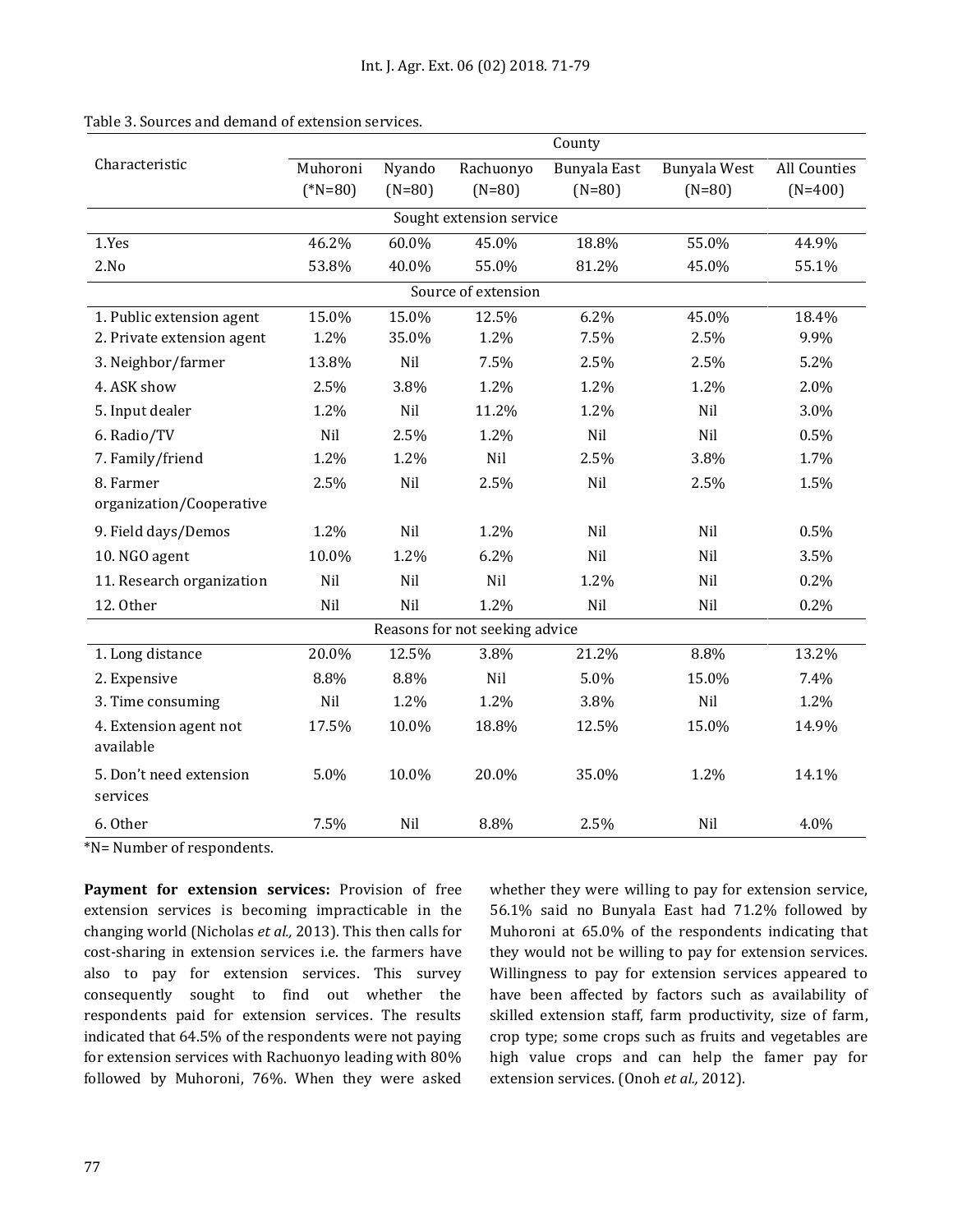|                                                  |               | County   |           |              |              |              |  |  |  |
|--------------------------------------------------|---------------|----------|-----------|--------------|--------------|--------------|--|--|--|
| Characteristic                                   | Muhoroni      | Nyando   | Rachuonyo | Bunyala East | Bunyala West | All Counties |  |  |  |
|                                                  | $(*N=80)$     | $(N=80)$ | $(N=80)$  | $(N=80)$     | $(N=80)$     | $(N=400)$    |  |  |  |
| Paying for extension                             |               |          |           |              |              |              |  |  |  |
| 1. Yes                                           | 3.8%          | 47.5%    | $7.5\%$   | 3.8%         | 1.2%         | 12.9%        |  |  |  |
| 2. No                                            | 76.2%         | 41.2%    | 80.0%     | 62.5%        | 62.5%        | 64.5%        |  |  |  |
| Willing to pay for extension for a fee           |               |          |           |              |              |              |  |  |  |
| 1. Yes                                           | 30.0%         | 66.2%    | 46.2%     | 28.8%        | 33.8%        | 41.2%        |  |  |  |
| 2. No                                            | 65.0%         | 32.5%    | 52.5%     | 71.2%        | 60.0%        | 56.1%        |  |  |  |
| Reasons for non-payment for extension service    |               |          |           |              |              |              |  |  |  |
| Cannot afford                                    | 30.0%         | 13.8%    | 36.2%     | 51.2%        | 53.8%        | 37.0%        |  |  |  |
| $\sim$ $\sim$ $\sim$ $\sim$ $\sim$ $\sim$ $\sim$ | $\sim$ $\sim$ |          |           |              |              |              |  |  |  |

Table 4. Payment for extension services.

\*N= Number of respondents.

Other factors which may have influenced these results are cost of extension services, economic benefits, access of government extension services, subsistence farming, quality of extension services (Udoka *et al.,* 2016), farm size, farmer's level of education, can help the famer pay for extension services. (Ohno *et al.,* 2012). Other factors which may have influenced these results are cost of extension services, economic benefits, access of government extension services, subsistence farming, quality of extension services (Udoka *et al.,* 2016), farm size, farmer's level of education (Onoh *et al.,* 2012). However, 66.2% of the respondents in Rachuonyo would be willing to pay for extension service. On the other hand, the farmers gave various reasons why they would not be willing to pay for the service. Topping the list infer that the farmers cannot afford to pay for extension service. Yet others felt that it is the responsibility of the government to provide extension services (Table 4). This scenario has several implications. One is that it would be difficult to sell extension services as a costsharing venture in Rachuonyo and Muhoroni counties. Any intervention aimed at scaling up extension services either on fruit production or any farming venture should aim at reversing this thinking that farmers cannot afford to pay for the services and/or that it is the responsibility of the government.

## **REFERENCES**

- Aker, J. C & M. Mbiti. (2010). Mobile phones and economic development in Africa. Journal of Economic prospect, 24(3), 207-232.
- Ashley, (2000). Applying livelihood approaches to natural resources management: experiences in Namibia and Kenya, ODI Working Paper 134, ODI. London
- Ashley, C & C. Diana. (1999). Sustainable livelihoods: Lessions from early experience DFID, 1999.
- Bebbingtone, A. (1999) Capitals and Capabilities. A framework for analysing peasant viability, rural livelihoods and poverty reduction strategies. World Development. 26(1), 1-19.
- Bergh, B.O. (1991). The avocado and human nutrition I. Some health aspects of the avocado proceedings. Proceedings of the World Avocado Congress II (WAC 91). Univesrity of California, California, pp  $25 - 35.$
- Biratu, G. K. (2008). Agricultural extension and its impact on food crop diversity and the livelihood of farmers in Guduru, Ethiopia. M.Sc Thesis, Norwegian University of Life Sciences.
- Bose, T. K. & S. K Mitra. (1996). Fruits: Tropical and Subtropical. Naya Prokash, Social Sciences, Agriculture and Horticulture, 206 Bidhan Sarani, Calcutta 700006, India.
- Carner, D. (1998). Changing private and public roles in agricultural service provision, London, ODI, Natural Resources Group.
- Cooper J., H. Dobson & J. Orchard. (2003). Avocado production protocol- a document in consultation with avocado growers and exporters in Kenya. Natural Resources Institute. University of Greenwich, UK. 63 pp.
- Currier, W. (1991). New variety introduction US condition. Proceedings of the World Avocado Congress II (WAC 91). University of California, California, pp 609 – 613.
- DFID (1997). Sustainable Livelihoods Guidance Sheets. DFID. London. UK.
- DFID (2000). Sustainable Livelihoods Guidance Sheets.